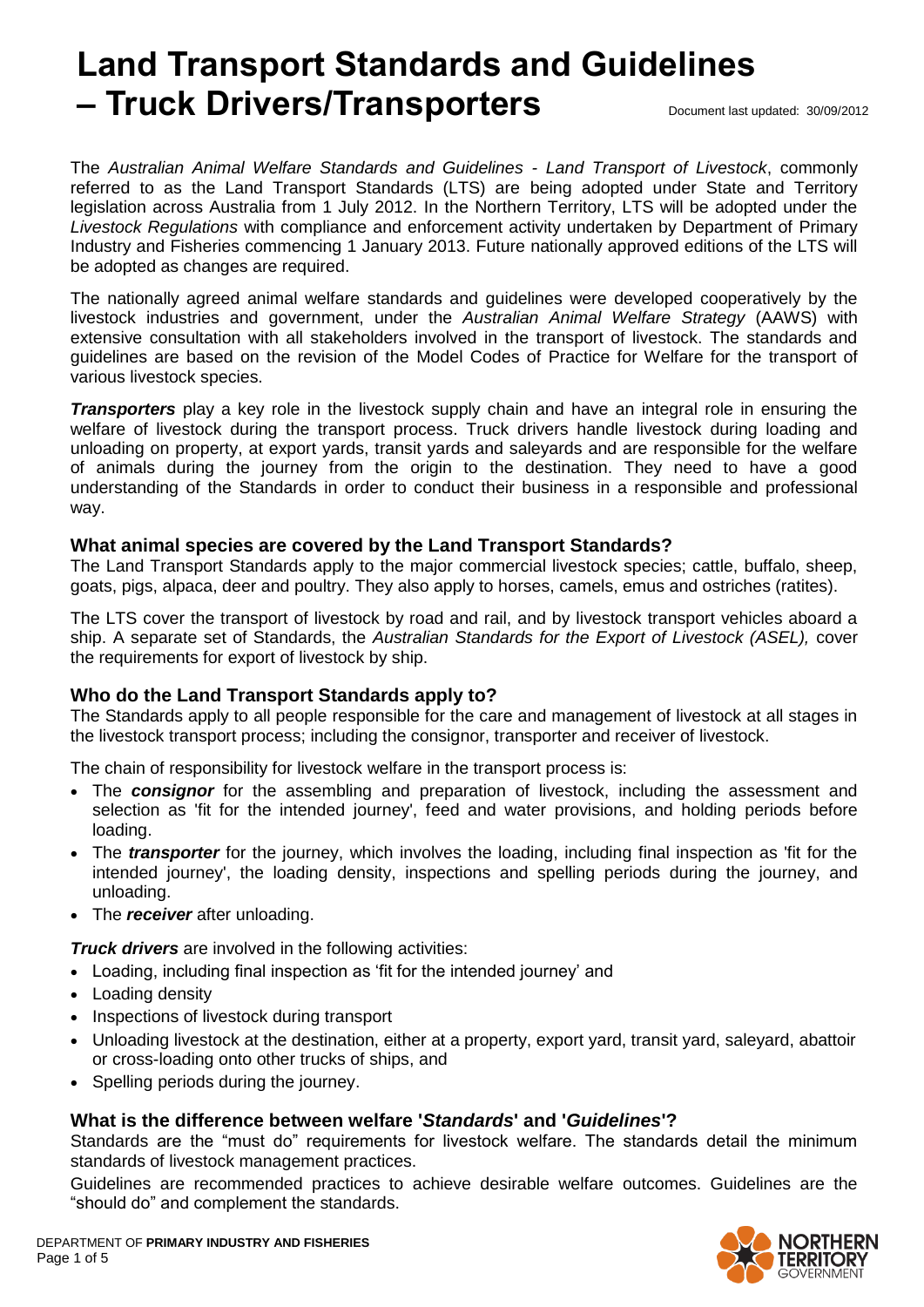# **Land Transport Standards and Guidelines**

The *Land Transport Standards* has two sections;

Part A - General standards and guidelines that apply to all livestock species

Part B - Specific standards and guidelines for each livestock species.

#### **Part A: General standards and guidelines for the transport of livestock**

There are six sections of 'general' standards in Part A of the LTS document which apply to all livestock species, each of which contains one or more standards and a number of guidelines.

1. *Responsibilities and planning* - These standards identify the people responsible for the care and management of the livestock at all stages of the transport process. They identify certain journey planning requirements which must be carried out and require that contingency measures are in place to minimise the risks to livestock welfare. The guidelines list the recommended practices for consignors, drivers and transport companies, receivers and those responsible for trip planning.

If the journey period will **exceed a 24 hour period**, there are additional responsibilities.

These responsibilities include ensuring you have the following records prior to transport showing:

- Date and time the livestock last had access to water
- Livestock were assessed at fit for the intended journey
- Emergency contact details for if problems are encountered during the journey.

This information can be recorded on the Waybill provided by the consigner or recorded on the trucking docket.

You must also record the date and time of inspections, welfare concerns and actions taken during the journey. This information should be provided to the receiver at the destination if problems were encountered.

- 2. *Stock-handling competenc***y**  The objective of this standard is to ensure persons responsible for handling, managing or transporting livestock are competent, and that all those involved are either competent or supervised by a competent person. The guidelines outline the elements of competency for each phase of the transport process.
- 3. *Transport vehicles and facilities for livestock* This standard requires livestock transport vehicles and facilities for holding, loading and unloading livestock to be constructed, maintained and operated to minimise the risks to livestock welfare.
- 4. *Pre-transport selection of livestock* The objectives of these standards are to ensure all livestock prepared and selected for transport, are 'fit for the intended journey' (refer to the MLA published booklet 'Is it fit to load?').The standards detail certain criteria for which an animal is deemed 'not fit for a journey', and what must be done with animals assessed as not fit. **It is the responsibility of the consignor to ensure they only supply livestock that are assessed as 'fit for the intended journey'.** The transport driver has a joint responsibility in ensuring only animals assessed as 'fit for the intended journey' are loaded. The guidelines give recommendations on selection of livestock, and feed, water and rest considerations.
	- Livestock must be provided with water, food and rest (a spell) once the maximum permitted time off water is reached, before continuing the current journey, or before starting another journey;
	- the timeframe in which stock must be provided with water at a saleyard or spelling facility when no documentation is available indicating when stock last had access to water;
	- Loading density and segregation of animals:
	- Livestock handling that is appropriate to the animal species and class;
	- Limitations on the use of electric prodders and dogs;
	- Action required when distressed or injured stock are identified; and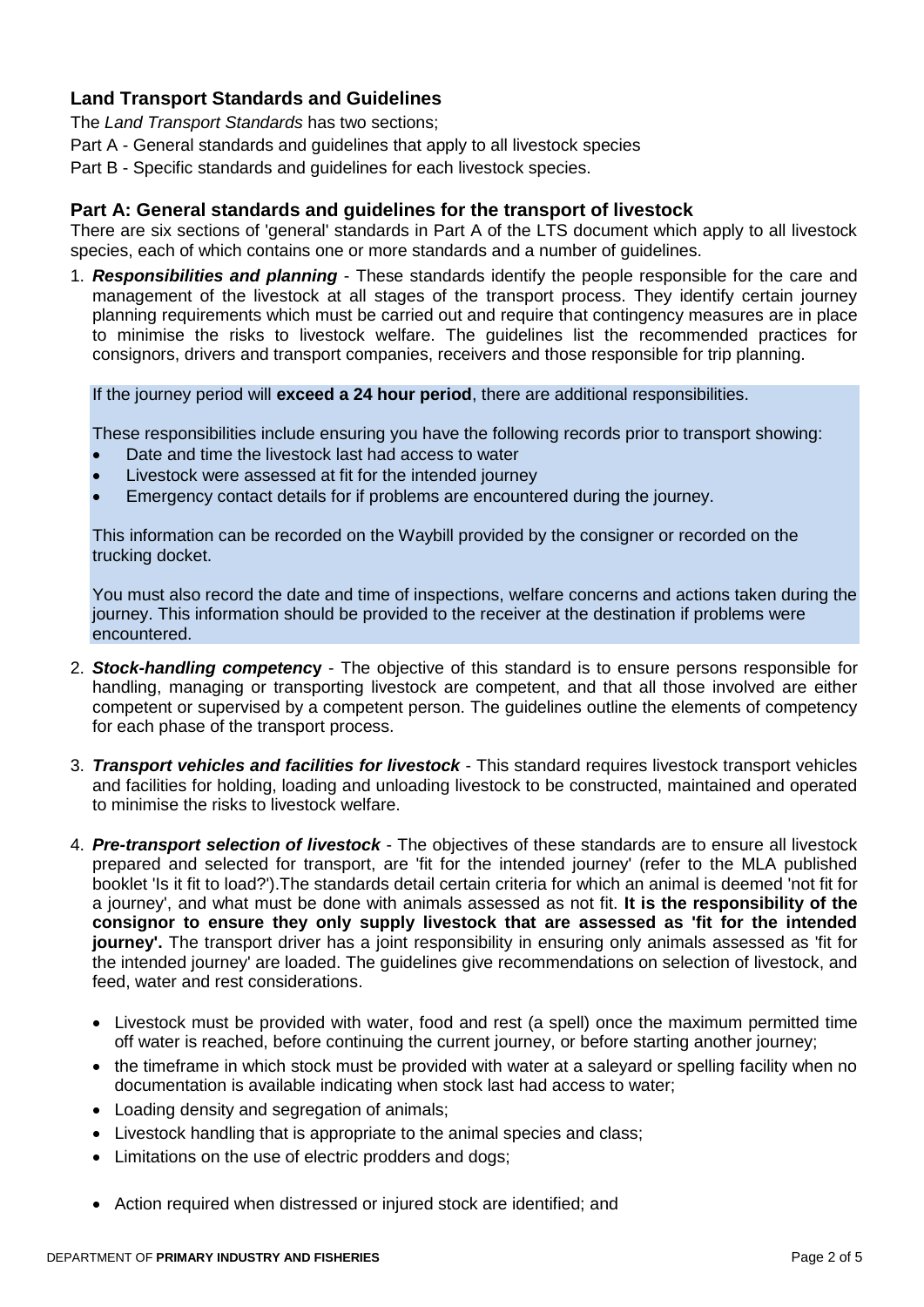- The guidelines cover recommendations on loading; loading density, livestock handling, weak, ill or injured livestock, segregation during transport, driving management, weather conditions, in-transit inspection, feed, water, rest, stops and spells during and after the journey, and unloading and identifying ill or injured stock on arrival.
- 5. *Loading, transporting and unloading livestock* These standards are to ensure livestock are handled, loaded, transported and unloaded in a manner that minimises risks to livestock welfare.
- 6. *Humane destruction* These standards provide for where it is necessary to destroy livestock, it is done promptly, safely and humanely. The guidelines detail humane destruction methods and procedures.

## **Part B: Species specific requirements**

This section of the LTS document specifies the specific requirements for the transport of the various livestock species.

Each species section details standards and guidelines for:

- The **maximum permitted** *time off water* period for the particular classes of stock (adults, young, pregnant or lactating females etc). Refer to Table 1 for maximum time periods for the major commercial livestock species;
- The required **minimum** *spell period* (water, food and rest) once livestock reach the maximum permitted time off water period. Refer to Table 1 for minimum spelling periods for the major commercial livestock species;
- Any permitted extension of journey time where feed and water is provided in-transit;
- Restrictions on the use of **electric prodders** in certain species / class of animals;
- Restrictions on the use of **dogs** in certain species / class of animals; and
- Segregation of certain classes of stock.

The species specific guidelines give recommendations on such details as:

- considerations for long distance travel and fitness;
- food and water:
- loading density;
- vehicles and facilities;
- handling; and
- humane destruction methods.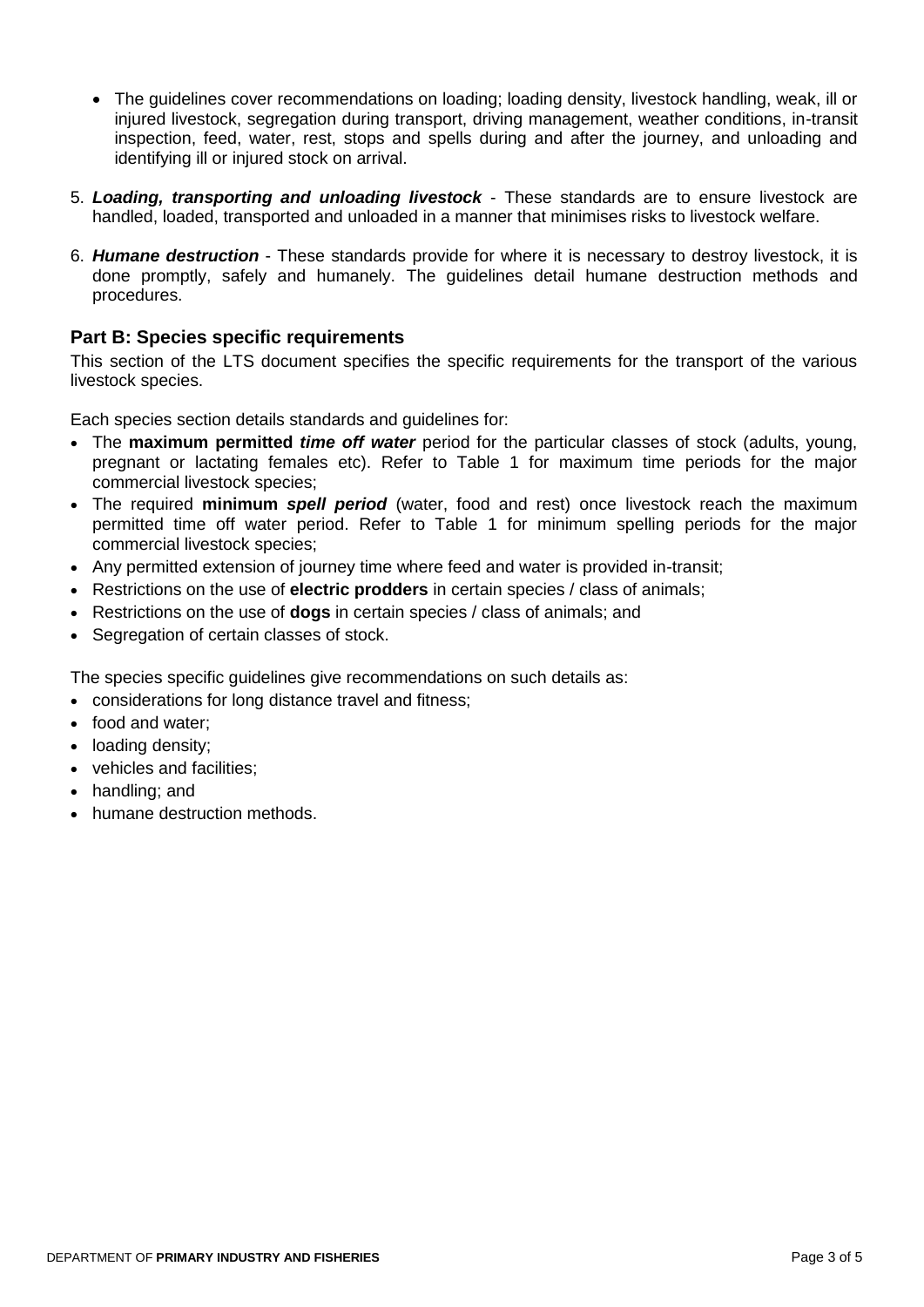# **Table 1. Maximum Time off Water and Minimum Spelling periods for Cattle, Buffalo, Camels, Horses, Goats, Sheep and Pigs**

| <b>Species</b> | <b>Class</b>                                                                                                          | <b>Maximum</b><br>time off | <b>Mandatory</b><br>spell period |
|----------------|-----------------------------------------------------------------------------------------------------------------------|----------------------------|----------------------------------|
| Cattle         | Cattle over 6 months old                                                                                              | water (hours)<br>48        | (hours)<br>36                    |
|                | Calves 1-6 months old                                                                                                 | 24                         | 12                               |
|                | Lactating cows with calves at foot                                                                                    | 24                         | 12                               |
|                | Cows known to more than 6 months pregnant, excluding the last 4 weeks                                                 | 24                         | 12                               |
|                |                                                                                                                       |                            |                                  |
| <b>Buffalo</b> | Adult buffalo over 6 months old                                                                                       | 36                         | 24                               |
|                | Buffalo 1-6 months old                                                                                                | 24                         | 12                               |
|                | Lactating buffalo with calves at foot and buffalo known to more than 7 months<br>pregnant, excluding the last 4 weeks | 24                         | 12                               |
|                |                                                                                                                       |                            |                                  |
| <b>Camels</b>  | Camels over 6 months old                                                                                              | 48                         | 36                               |
|                | Camels 1-6 months old                                                                                                 | 24                         | 12                               |
|                | Lactating camels with calves at foot                                                                                  | 24                         | 12                               |
|                | Camels known to more than 9 months pregnant, excluding the last 4 weeks                                               | 24                         | 12                               |
|                |                                                                                                                       |                            |                                  |
| <b>Horses</b>  | Horses over 6 months old                                                                                              | 24                         | 12                               |
|                | Lactating mares                                                                                                       | 12                         | 12                               |
|                | Foals less than 6 months old                                                                                          | 12                         | 12                               |
|                | Mares known to be more than 7.5 months pregnant, excluding the last 4 wks                                             | 12                         | 12                               |
|                |                                                                                                                       |                            |                                  |
| Goats          | Goats over 6 months old                                                                                               | 48                         | 36                               |
|                | Kids under 6 months                                                                                                   | 28                         | 12                               |
|                | Goats known to be more than 14 wks pregnant, excluding the last 2 weeks                                               | 24                         | 12                               |
|                |                                                                                                                       |                            |                                  |
| <b>Sheep</b>   | Sheep over 4 months old                                                                                               | 48                         | 36                               |
|                | Lambs under 4 months old                                                                                              | 28                         | 12                               |
|                | Ewes known to be more than 14 wks pregnant, excluding the last 2 weeks                                                | 24                         | 12                               |
|                |                                                                                                                       |                            |                                  |
| <b>Pigs</b>    | Pigs                                                                                                                  | 24                         | 12                               |
|                | Lactating Sows and Piglets                                                                                            | 12                         | 12                               |
|                | Weaners                                                                                                               | 12                         | 12                               |